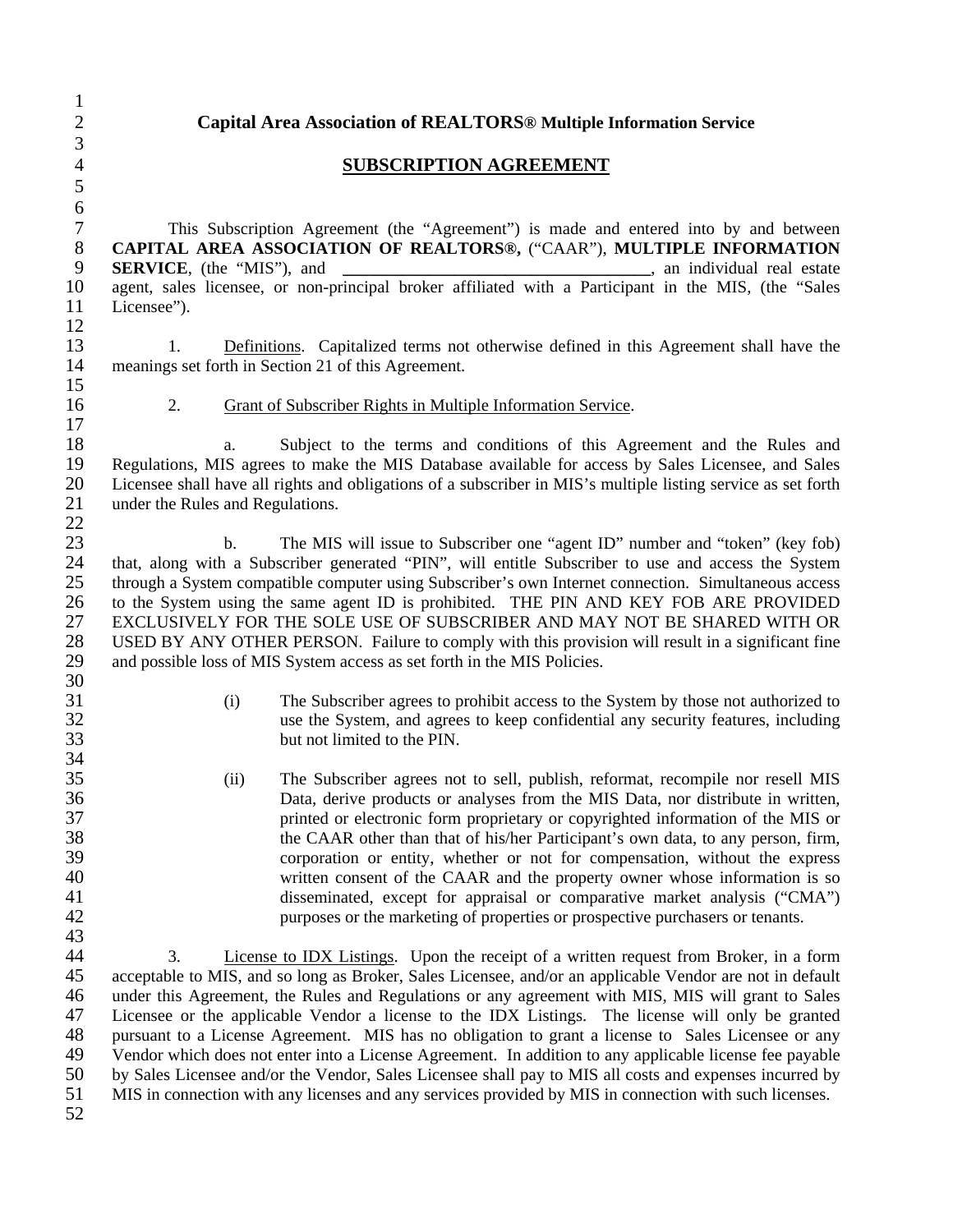21

## 1 4. Intellectual Property Ownership.

 $\frac{2}{3}$ 3 a. Sales Licensee acknowledges and agrees that the MIS Database, and all copies,<br>4 modifications, enhancements, and derivative works of the MIS Database, are the property of MIS, and all 4 modifications, enhancements, and derivative works of the MIS Database, are the property of MIS, and all 5 right, title, and interest in and to the MIS Database, together with all copies, modifications, enhancements, and derivative works, including all copyright and other intellectual property rights are and shall remain and derivative works, including all copyright and other intellectual property rights are and shall remain 7 with MIS. Sales Licensee hereby irrevocably assigns to MIS any and all rights which it may have or 8 acquire in and to the MIS Database. 9

10 b. Sales Licensee acknowledges and agrees that the Listing Content, and all copies, 11 modifications, enhancements, and derivative works of the Listing Content, are proprietary, confidential, 12 original works of authorship of MIS, or have been assigned or licensed to MIS, and are protected under 13 United States copyright, trademark, and trade secret laws of general applicability. Sales Licensee 14 acknowledges and agrees that all right, title, and interest in and to the Listing Content, together with all 15 copies, modifications, enhancements, and derivative works, including all copyright and other intellectual 16 property rights are and shall remain with MIS or its licensors. Sales Licensee hereby irrevocably assigns 17 to MIS any and all rights not assigned to Broker which it may have or acquire in and to the Listing 18 Content. Nothing in this Agreement or the Rules and Regulations shall be deemed to convey to Sales<br>19 Licensee an interest in or to the MIS Database or Listing Content, but only a limited right of access and Licensee an interest in or to the MIS Database or Listing Content, but only a limited right of access and 20 use, revocable in accordance with the terms of this Agreement.

22 c. Sales Licensee agrees not to challenge MIS's rights in and to the Listing Content<br>23 or the MIS Database or to take any action inconsistent with the provisions of this Section 4 of this 23 or the MIS Database or to take any action inconsistent with the provisions of this Section 4 of this 24 Agreement. Sales Licensee agrees to take all action and execute and deliver to MIS all documents 25 requested by MIS in connection with the copyright application and registration of the Listing Content and 26 the MIS Database. 27

28 d. Without limiting the generality of this Section 4.d, Sales Licensee acknowledges 29 and agrees that MIS may license, or otherwise grant rights in or to the MIS Database or any or all of the 30 Listings included in the MIS Database, including any and all Listing Content, to any third party for any 31 lawful purpose reasonably deemed appropriate by MIS, unless otherwise limited by a separate agreement 32 between MIS and the applicable broker/brokerage firm or by the Rules and Regulations. 33

34 5. Fees and Payment Terms. The MIS Participant Access Agreement between the MIS and 35 Participant establishes the fees and payment terms applicable to this Agreement. If the MIS decides to 36 bill Subscriber directly for services, then Subscriber must provide a credit card authorization, a bank debit 37 authorization or other acceptable form of electronic payment, at the MIS option, to enable the MIS to 38 process payments automatically.

39<br>40 40 6. No Assignment by Sales Licensee. Sales Licensee agrees that this Agreement is personal 41 to Sales Licensee, and Sales Licensee may not assign or transfer this Agreement, including any license 42 granted under this Agreement, or transfer any rights or delegate any duties under this Agreement, to any 43 third party. Any attempt to assign, transfer, or delegate any of Sales Licensee's rights, duties, or 44 obligations under this Agreement shall be void.

45

46 7. Interruptions in Service. Sales Licensee acknowledges that access to the MIS Database 47 may from time-to-time be unavailable to Sales Licensee, whether because of technical failures or 48 interruptions, intentional downtime for service or changes to MIS's website, or otherwise. Sales Licensee 49 agrees that any modification of MIS's website, and any interruption or unavailability of access to the MIS 50 Database shall not constitute a default of any obligations of MIS under this Agreement, and MIS shall 51 have no liability of any nature to Sales Licensee for any such modifications, interruptions, unavailability, 52 or failure of access.

53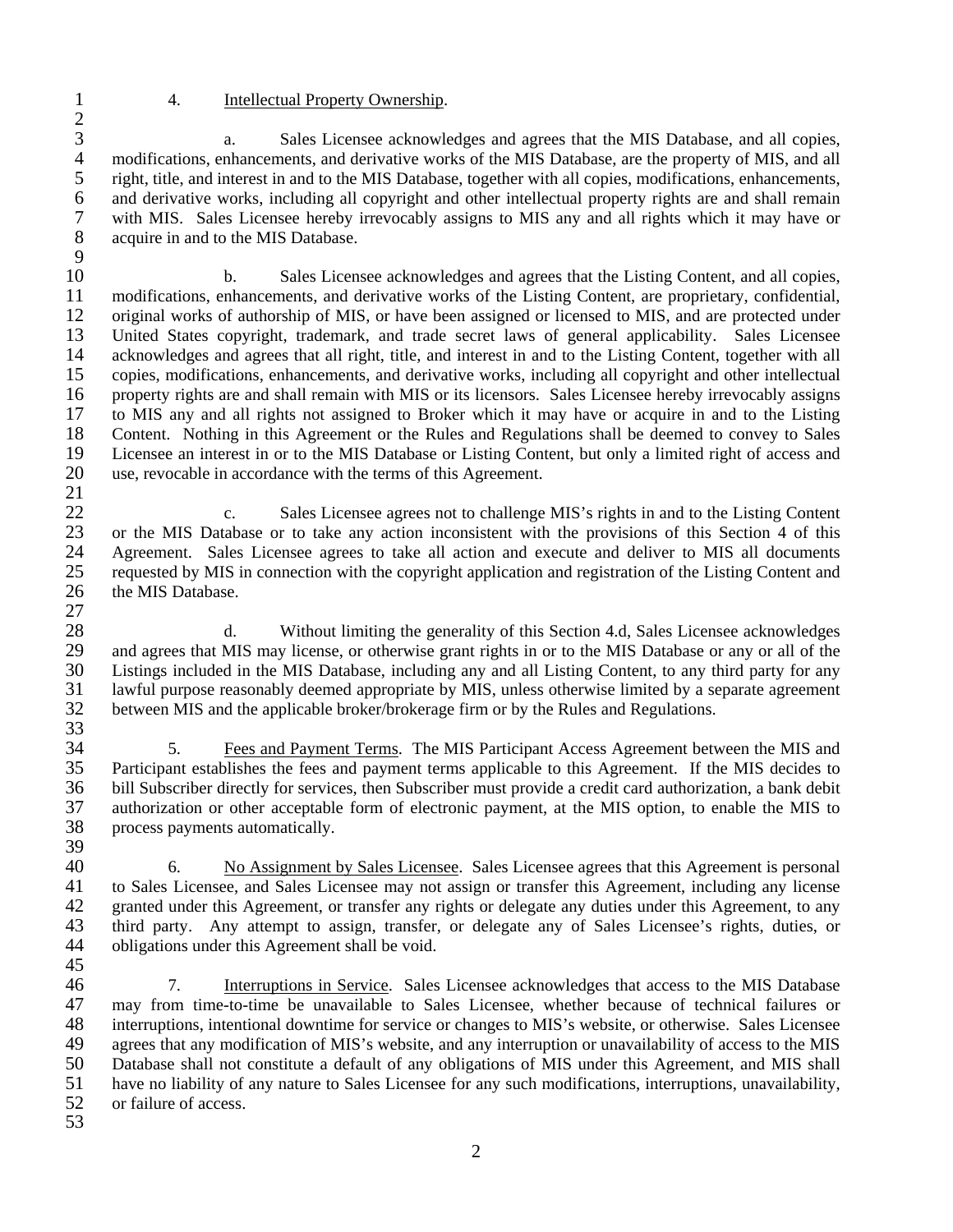1 8. Copies and Derivative Works. Except as otherwise expressly provided in this Agreement 2 or the Rules and Regulations, Sales Licensee may not do any of the following, either directly or 2 or the Rules and Regulations, Sales Licensee may not do any of the following, either directly or indirectly, including assist any other person to do, or otherwise contribute in any way to any of the 3 indirectly, including assist any other person to do, or otherwise contribute in any way to any of the following:  $\frac{5}{6}$ 6 a. Make any copies of the MIS Database, or any portion of the MIS Database, including any specific Listing Content included in the MIS Database; including any specific Listing Content included in the MIS Database; 8<br>9 b. Create any derivative works, enhancements, or other modifications of the MIS 10 Database, or any portion of the MIS Database, including any Listing Content included in the MIS 11 Database; 12 13 c. Download, distribute, export, or transmit the MIS Database, or any portion of the 14 MIS Database, including any Listing Content included in the MIS Database, to any computer or other 15 electronic device, or otherwise transmit electronically, or otherwise, the MIS Database, or any portion of 16 the MIS Database, including any Listing Content included in the MIS Database; or 17 18 d. Publicly display the MIS Database, or any portion of the MIS Database, including any Listing Content included in the MIS Database. including any Listing Content included in the MIS Database. 20 21 9. Representations and Warranties Regarding Listings. Sales Licensee represents and 22 warrants with respect to each Broker's Listing or change to a Broker's Listing submitted by Sales<br>23 Licensee to Broker, the following: Licensee to Broker, the following: 24 25 a. Sales Licensee has assigned in writing all of Sales Licensee's rights, title and interest, including all copyright rights and other intellectual property rights, in and to the Listing Content 26 interest, including all copyright rights and other intellectual property rights, in and to the Listing Content 27 to Broker. 28 29 30 b. The Broker's Listing complies in all respects with the Rules and Regulations. 31 32 c. To the best of Sales Licensee's knowledge and after reasonable due diligence to<br>33 verify the accuracy of all information in the Broker's Listing, all information included in the Broker's 33 verify the accuracy of all information in the Broker's Listing, all information included in the Broker's 34 Listing is accurate and not misleading. 35 36 d. The Listing Content for each Broker's Listing is an original work of authorship 37 of the Broker, or has been assigned to Broker pursuant to an enforceable assignment. Except for Broker, 38 no other person or entity, including Sales Licensee, has any rights of any nature in or to any of the Listing 39 Content for any Broker's Listing. 40 41 e. There is no claim, litigation or proceeding pending or threatened with respect to 42 the Listing Content for any Broker's Listing. 43 44 10. Submission of Listings. As a material condition to accessing the MIS Database, Sales 45 Licensee agrees to submit to MIS on behalf of Broker, all Listings for properties listed for sale by Sales 46 Licensee, in accordance with, and except as otherwise provided in, the Rules and Regulations. MIS may 47 refuse to accept or include in, and may remove from, the MIS Database, any Listing, or any Listing 48 Content, or may require Sales Licensee, on behalf of Broker, to direct MIS to modify any Listing Content,<br>49 as provided under the Rules and Regulations or if MIS determines, in its sole discretion, that any such as provided under the Rules and Regulations or if MIS determines, in its sole discretion, that any such 50 Listing Content may violate or infringe upon the rights of a third party. Notwithstanding the foregoing 51 sentence, except as provided in the Rules and Regulations, Sales Licensee acknowledges that MIS has no 52 obligation to remove or modify any Listing or Listing Content. MIS grants to Sales Licensee a limited, 53 non-exclusive, personal license to input Listing Content in the MIS Database, and modify such Listing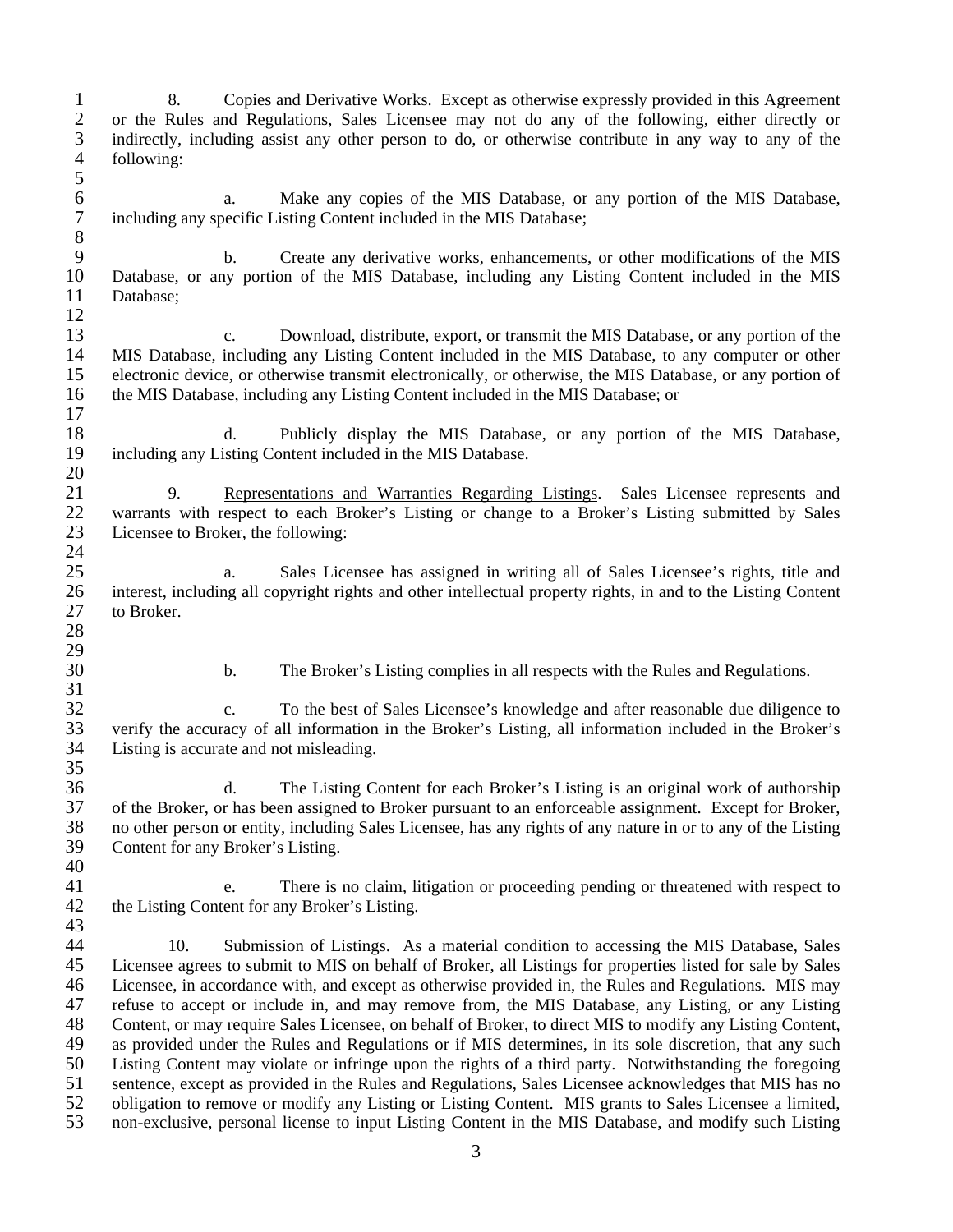1 Content, only on behalf of Broker and strictly in accordance with the terms and conditions of this 2 Agreement and the Rules and Regulations. Sales Licensee acknowledges and agrees that any Listing or<br>3 Listing Content, or any prospective Listing or Listing Content, submitted to MIS may be accessible by Listing Content, or any prospective Listing or Listing Content, submitted to MIS may be accessible by 4 other users of MIS's multiple listing service, and MIS shall have no liability to Sales Licensee for 5 providing such other users' access to any Listing or Listing Content, or any prospective Listing or Listing Content.

7

8 11. Confidential Information. Any information provided by MIS to any Sales Licensee,<br>9 including without limitation, any password to the MIS Database, any printouts of the MIS Database as including without limitation, any password to the MIS Database, any printouts of the MIS Database as 10 provided under this Agreement, and all Listing Content, including personal information of a Seller 11 (collectively "Confidential Information") shall be maintained by Sales Licensee as confidential and 12 available exclusively for use by the Sales Licensee as provided in this Agreement. Sales Licensee shall 13 not disclose any Confidential Information to anyone, except as ordered by a court of competent 14 jurisdiction or as otherwise required by law. Sales Licensee shall not disclose any Confidential 15 Information pursuant to a court order or as required by law until Sales Licensee has given MIS ten (10) 16 days prior written notice and an opportunity to oppose such disclosure. Notwithstanding the foregoing, 17 Sales Licensee may disclose Listing Content for individual Listings strictly in accordance with this 18 Agreement and the Rules and Regulations.

19 20

21 12. Additional Representations and Warranties of Sales Licensee. Sales Licensee represents 22 and warrants the following to MIS: (a) Sales Licensee is a real estate Sales Licensee licensed and in good<br>23 standing: (b) Sales Licensee is a member of a Board in good standing: (c) Broker has consented to Sales 23 standing; (b) Sales Licensee is a member of a Board in good standing; (c) Broker has consented to Sales 24 Licensee entering into this Agreement; (d) this Agreement, when executed by Sales Licensee, will be 25 valid, binding and enforceable with respect to Sales Licensee in accordance with its terms; (e) the 26 provisions of the services provided under this Agreement and the fulfillment of Sales Licensee's 27 obligations as contemplated under this Agreement are proper and lawful; (f) Sales Licensee is not and 28 shall not be under any disability, restriction or prohibition related to the execution of this Agreement and 29 the performance of its obligations under this Agreement. 30

- -
- 31 13. Compliance with Governing Rules and Agreements.

32<br>33 33 a. By entering into this Agreement, Sales Licensee represents and warrants to MIS 34 that he or she has read and understands, and shall be bound by and at all times fully comply with and 35 perform all of Sales Licensee's obligations under this Agreement, the Rule and Regulations, as may be 36 amended from time to time by MIS, the applicable Board Rules and Regulations, and the Code of Ethics 37 and Standards of Practice of the NATIONAL ASSOCIATION OF REALTORS®. In addition to all other 38 rights and remedies available to MIS under this Agreement and the Rules and Regulations, Sales Licensee 39 acknowledges that MIS may levy fines against Sales Licensee for noncompliance with the Rules and 40 Regulations as provided in the Rules and Regulations. A copy of the then-current version of the Rules and 40 Regulations as provided in the Rules and Regulations. A copy of the then-current version of the Rules and 41 Regulations is available upon request.

42

43 b. To the extent there is any conflict between this Agreement, an applicable 44 Participation Agreement, and the Rules and Regulations, the Rules and Regulations shall govern. As 45 between this Agreement and any applicable Participation Agreement, this Agreement shall govern.

46 47 14. No Warranty. THE SERVICES PROVIDED AND LICENSE GRANTED TO SALES 48 LICENSEE UNDER THIS AGREEMENT ARE PROVIDED ON AN "AS IS" BASIS, WITHOUT ANY 49 WARRANTY OF ANY NATURE. MIS EXPRESSLY DISCLAIMS ANY AND ALL WARRANTIES, 50 WHETHER EXPRESS OR IMPLIED, INCLUDING, WITHOUT LIMITATION, ANY IMPLIED 51 WARRANTIES OF MERCHANTABILITY OR FITNESS FOR A PARTICULAR PURPOSE. 52 SPECIFICALLY, BUT WITHOUT LIMITATION, MIS DISCLAIMS ANY WARRANTY WITH 53 RESPECT TO ANY LISTINGS, ANY LISTING CONTENT, AND THEIR ACCURACY.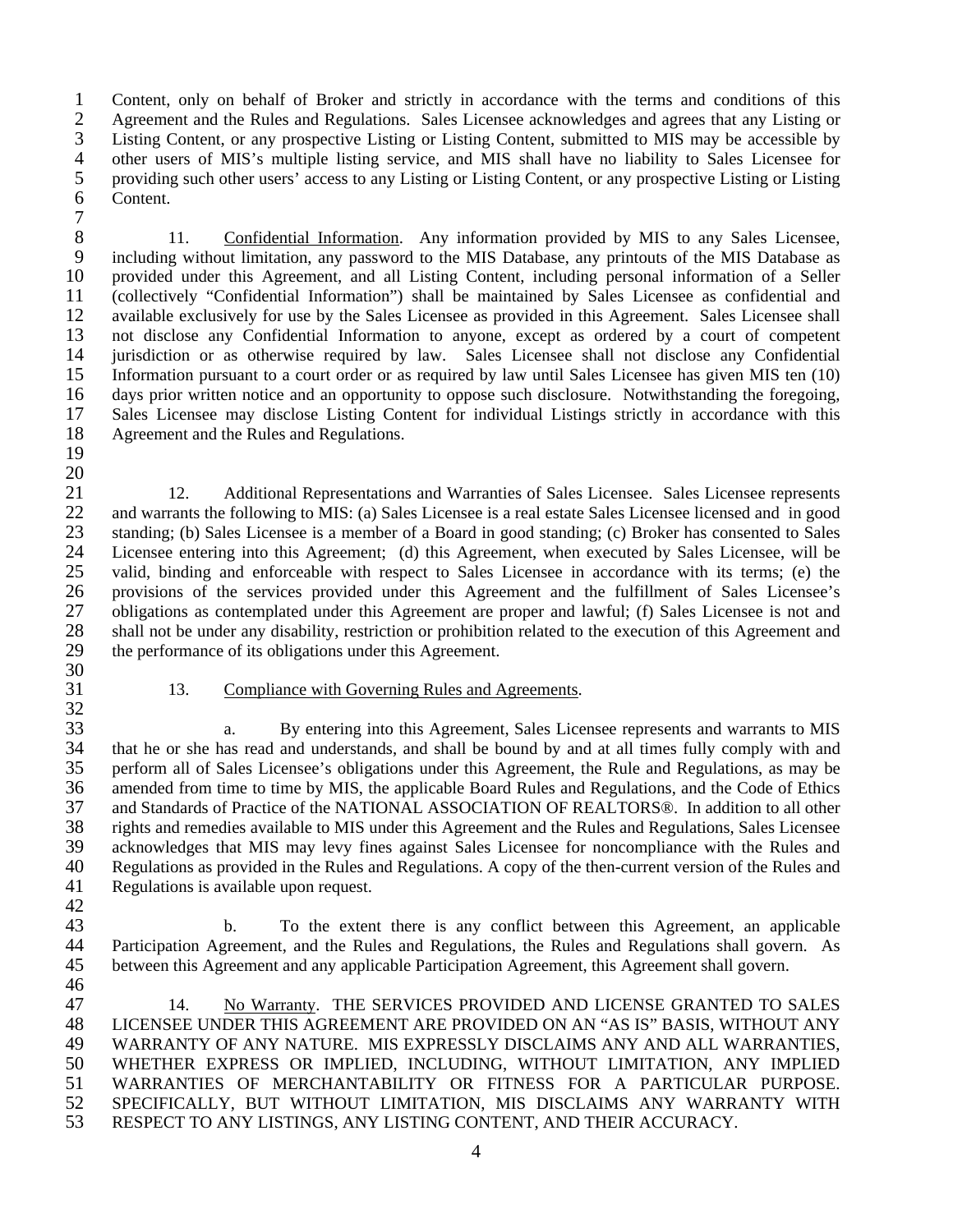$\frac{1}{2}$ <sup>2</sup> 15. <u>Limitation of Liability</u>. MIS'S ENTIRE AND CUMULATIVE LIABILITY TO SALES<br><sup>3</sup> LICENSEE, OR ANY OTHER PARTY, FOR ANY LOSS OR DAMAGES RESULTING FROM ANY LICENSEE, OR ANY OTHER PARTY, FOR ANY LOSS OR DAMAGES RESULTING FROM ANY 4 CLAIMS, DEMANDS, OR ACTIONS ARISING OUT OF OR RELATING TO THIS AGREEMENT, 5 THE MIS DATABASE OR LISTING CONTENT SHALL NOT EXCEED AN AMOUNT EQUAL TO 6 THE FEES PAID BY SALES LICENSEE TO MIS DURING THE TWELVE (12) MONTHS PRIOR TO 7 THE DATE ON WHICH THE CLAIM ARISES. WITHOUT WAIVER OF THE FOREGOING 8 LIMITATION, IN NO EVENT SHALL MIS BE LIABLE FOR ANY INDIRECT, INCIDENTAL, CONSEQUENTIAL, SPECIAL, OR EXEMPLARY DAMAGES OR LOST PROFITS. EVEN IF MIS 9 CONSEQUENTIAL, SPECIAL, OR EXEMPLARY DAMAGES OR LOST PROFITS, EVEN IF MIS 10 HAS BEEN ADVISED OF THE POSSIBILITY OF SUCH DAMAGES.

11

12 16. Injunction. MIS and Sales Licensee agree that a breach or violation of Sections 8, 11, and 13 17.e of this Agreement will result in immediate and irreparable injury and harm to MIS. In such event, 14 MIS shall have, in addition to any and all remedies of law and other consequences under this Agreement, 15 the right to an injunction, specific performance or other equitable relief to prevent the violation of the 16 obligation under this Agreement; provided, however, that, this shall in no way limit any other remedies 17 which MIS may have, including, without limitation, the right to seek monetary damages.

18<br>19

20

## 17. Term and Termination.

21 a. The term of this Agreement shall commence as soon as Subscriber has executed 22 and returned this Agreement to the MIS and Subscriber has paid all fees that are due and the MIS has<br>23 accepted this Agreement. This Agreement shall continue in full force and effect until such time as accepted this Agreement. This Agreement shall continue in full force and effect until such time as 24 Subscriber is no longer eligible to receive the Services provided under this Agreement, or until such time 25 as membership or access has been terminated in accordance with the MIS Policies. Subscriber 26 acknowledges that he/she may not terminate this Agreement so long as he/she remains affiliated with a 27 broker/appraiser manager that is subject to a Participant Access Agreement with the MIS. Subscriber 28 understands that, upon the termination of this Agreement, his/her agent ID, PIN and token will no longer 29 be valid and he/she will not be able to access or use the System and will not be eligible to receive any 30 other Services or products under this Agreement. Upon the termination of this Agreement Subscriber 31 shall purge all copies of the MIS Software and the MIS Database from Subscribers personal computers, 32 handheld computers, websites and any other such media; and all licenses granted hereunder shall immediately terminate. immediately terminate.

35 b. This Agreement shall automatically terminate upon termination of the 36 Participation Agreement; except that if Broker, and not Brokerage Firm, entered into the terminated 37 Participation Agreement, this Agreement shall continue in effect provided that another Broker or his/her 38 Brokerage Firm enters into a Participation Agreement within thirty (30) days after termination of the 39 terminated Participation Agreement. If another Participation Agreement is not entered into within such 40 thirty (30) day period, this Agreement shall automatically terminate upon expiration of such thirty (30) 40 thirty (30) day period, this Agreement shall automatically terminate upon expiration of such thirty (30) 41 day period.

42

34

- 
- 44 Agreement. 45

43 c. This Agreement may also terminate as provided under Section 20.d of this

46 d. In addition to all other rights and remedies available to MIS under this 47 Agreement, if Sales Licensee fails to pay any Fees when due, or otherwise defaults under this Agreement, 48 MIS may, in its sole discretion, temporarily suspend the license granted to Sales Licensee to access the 49 MIS Database until all outstanding Fees have been paid in full or the default has been cured.

50

51 e. Upon termination of this Agreement, Sales Licensee agrees to immediately 52 destroy any printouts of the MIS Database or Listing Content, and any copies of the MIS Database and 53 Listing Content in Sales Licensee's possession or under Sales Licensee's control. Upon termination of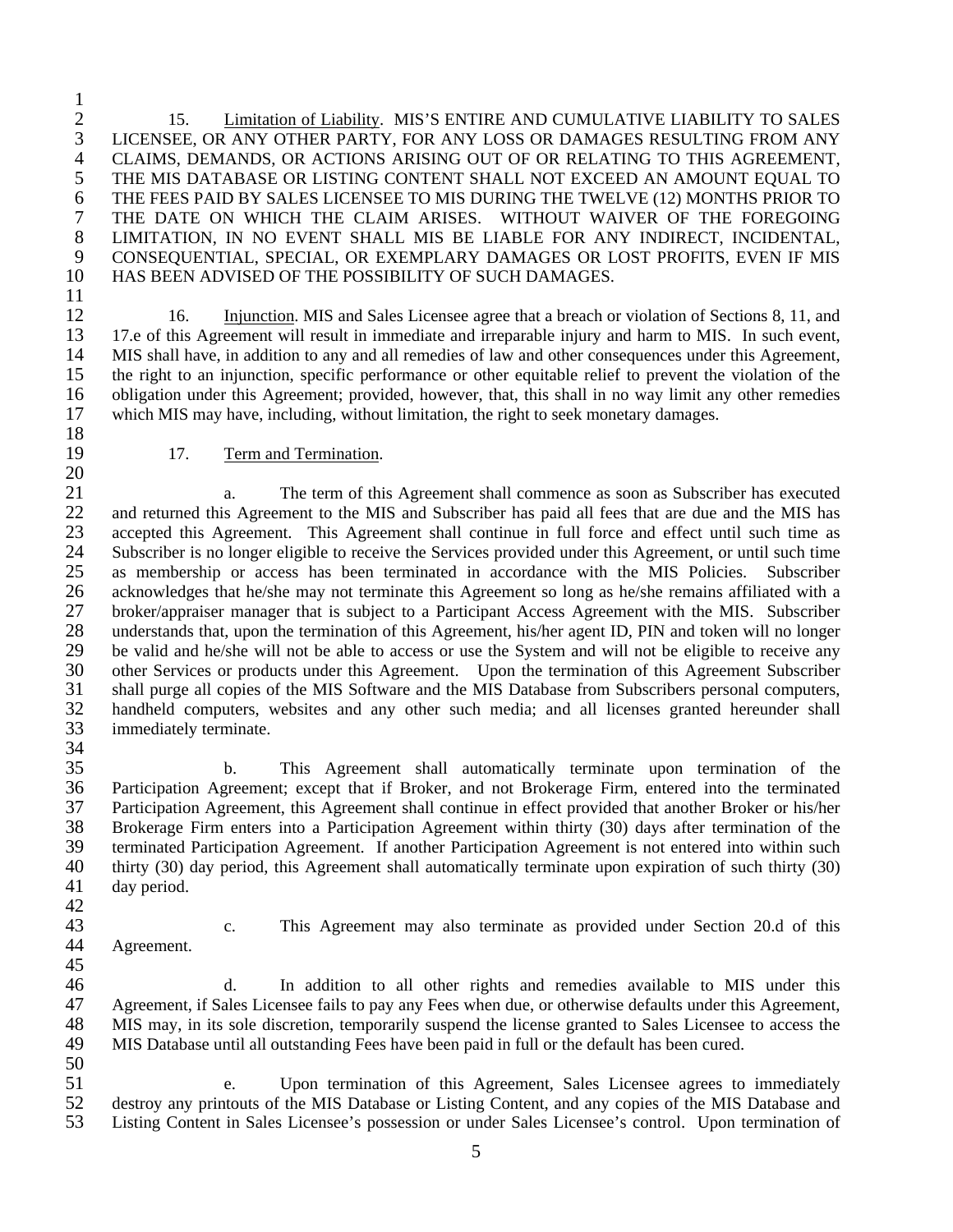1 this Agreement, all licenses granted and all services provided to Sales Licensee under this Agreement 2 shall terminate. No pre-paid Fees will be refunded to Sales Licensee for any termination of this 2 shall terminate. No pre-paid Fees will be refunded to Sales Licensee for any termination of this Agreement. Agreement. 4

5 18. Indemnification. Sales Licensee agrees to indemnify and hold harmless MIS, and its officers, directors, employees, shareholders from and against any and all claims, demands, liabilities, and 6 officers, directors, employees, shareholders from and against any and all claims, demands, liabilities, and 7 actions, including the payment of all legal expenses, including reasonable attorney's fees and costs, 8 arising out of or connected with any Listing Agreement, this Agreement, submission to MIS of any<br>9 Listing or Listing Content and the inclusion of any Listing or Listing Content by Sales Licensee in the Listing or Listing Content and the inclusion of any Listing or Listing Content by Sales Licensee in the 10 MIS Database, including, without limitation, any claim that the access to, display of, and/or use of any 11 Listing Content infringes on or constitutes a misappropriation of any patent, copyright, or trade secret, or 12 any other intellectual property right of any person or entity anywhere in the world, including any claims 13 by Sellers. MIS shall have the right to control its own defense and engage legal counsel acceptable to 14 MIS.

 $\frac{15}{16}$ 16 19. Proprietary and Other Notices. Sales Licensee agrees that it will not alter or remove any 17 trademarks or copyright notices or other notices and disclaimers located or used on, or in connection with, 18 the MIS Database or any printouts of the MIS Database allowed under this Agreement. 19

20 20. General.

22 a. Notices. All notices, demands, or consents required or permitted under this<br>23 Agreement shall be in writing and shall be delivered personally or sent by registered mail, certified mail, Agreement shall be in writing and shall be delivered personally or sent by registered mail, certified mail, 24 return receipt requested, by a reputable overnight courier service, or by e-mail, if the sender receives and 25 maintains a copy of a certified mail receipt and a copy is mailed within (1) business day after notice is delivered by e-mail, to the appropriate party at the following addresses: delivered by e-mail, to the appropriate party at the following addresses: 27

28 If to Sales Licensee: At the street address or e-mail maintained by MIS for 29 Sales Licensee. PARTICIPANT AGREES TO MAINTAIN ON 30 FILE WITH MIS, AT ALL TIMES, A VALID, WORKING 31 E-MAIL ADDRESS. FAILURE TO DO SO WILL NEGATE 32 PARTICIPANT'S ABILITY TO GENERATE A TEMPORARY EMERGENCY PASSWORD TO ACCESS THE MIS DATABASE. 34 35 If to MIS: Capital Area Association of Realtors® 36 Multiple Information Service 37 Attn: MIS Administrator 38 3149 Robbins Road 39 Springfield, IL 62704

41 The foregoing addresses may be changed from time-to-time by delivering notice of such change, 42 referencing this Agreement, to the parties to this Agreement. 43

44 b. Governing Law; Submission to Jurisdiction. This Agreement shall be governed 45 by and construed in accordance with the laws of the State of Illinois. Sales Licensee acknowledges that 46 by using the services provided under this Agreement, Sales Licensee has transacted business in the State 47 of Illinois. By transacting business in the State of Illinois by agreement, Sales Licensee voluntarily 48 submits and consents to, and waives any defense to the jurisdiction of courts located in Sangamon County, Illinois, as to all matters relating to or arising from this Agreement. County, Illinois, as to all matters relating to or arising from this Agreement.

50

40

21

51 c. Costs of Litigation. If any action is brought by either party to this Agreement 52 against the other party regarding the subject matter of this Agreement, the prevailing party shall be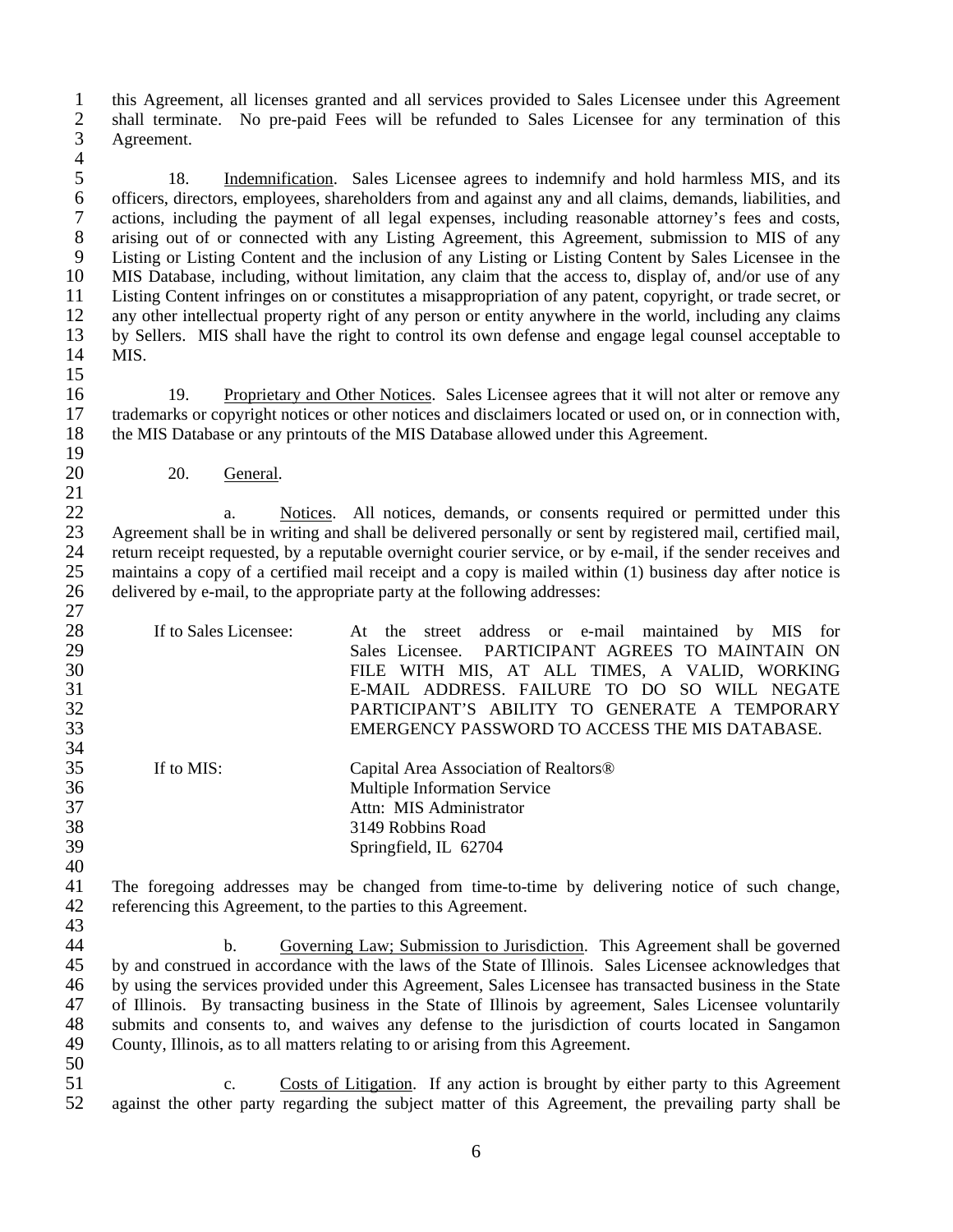1 entitled to recover, in addition to any other relief granted, reasonable attorney's fees, costs, and expenses of litigation. of litigation.

 $\frac{3}{4}$ 4 d. Severability. Any provision of this Agreement which is determined by a court of 5 competent jurisdiction to be invalid or otherwise unenforceable shall not invalidate or make<br>6 unenforceable any other provision of this Agreement; except that if any provision of Sections 8, 15, or 16 6 unenforceable any other provision of this Agreement; except that if any provision of Sections 8, 15, or 16 7 of this Agreement, or any other limitation of liability or exclusion of warranty set forth in this Agreement, 8 is determined to be invalid or unenforceable, then this Agreement shall immediately terminate without notice.

10

11 e. No Waiver. The waiver by either party of, or the failure of either party to take 12 action with respect to, any breach of any term, covenant or condition contained in this Agreement shall 13 not be deemed to be a waiver of such term, covenant or condition, or subsequent breach of the same, or 14 any other term, covenant or condition contained in this Agreement. The subsequent acceptance of any 15 payment due under this Agreement by any party shall not be deemed to be a waiver of any preceding 16 breach of the party making payment with respect to any term, covenant or condition contained in this 17 Agreement.

18<br>19 19 f. Entire Agreement; Modifications Only in Writing. This Agreement, together<br>20 with the Rules and Regulations and any applicable License Agreement, (i) constitutes the entire with the Rules and Regulations and any applicable License Agreement, (i) constitutes the entire 21 agreement between MIS and Sales Licensee concerning the MIS Database, Listing Content, and all other 22 subject matter of this Agreement, (ii) supersedes any contemporaneous or prior proposal, representation,<br>23 agreement, or understanding between the parties, and (iii) may not be amended except in writing signed 23 agreement, or understanding between the parties, and (iii) may not be amended except in writing signed by MIS and Sales Licensee. by MIS and Sales Licensee.

 $\frac{25}{26}$ 26 g. No Third Party Beneficiaries. This Agreement is for the sole and exclusive 27 benefit of MIS and Sales Licensee and is not intended to benefit any third party, including any Seller or 28 Sales Licensee. No third party may claim any right or benefit under or seek to enforce any of the terms 29 and conditions of this Agreement.

30<br>31 31 h. Survival. The provisions of Sections 4, 5, 7, 11, 14, 15, 16, 17.e, 18, and 20 of 32 this Agreement shall survive the termination of this Agreement. 33

34 21. Definitions. The following terms shall have the following meanings in this Agreement:

35 36 a. Broker means the principal real estate broker/broker in charge who is a Realtor® 37 in good standing and who, at any time during the term of this Agreement, engages Sales Licensee as an 38 agent/sales licensee of broker, either as an employee or independent contractor.

39<br>40 41

40 b. Brokerage Firm means the real estate brokerage firm affiliated with Broker.

43

42 c. Broker Listings means only the Listings of Broker.

44 d. Board means a Board of REALTORS® or association of REALTORS® 45 established and operated in accordance with the applicable rules and regulations of the NATIONAL 46 ASSOCIATION OF REALTORS®. 47

48 e. Board Rules and Regulations means the rules and regulations, as amended, of the Board of which a Sales Licensee is a member. Board of which a Sales Licensee is a member. 50

51 f. Exempted Listing means a Listing which the respective Seller refuses to have 52 disseminated by MIS pursuant to a written certification, or any other Listing which is not required to be 53 filed with MIS as provided under the Rules and Regulations.